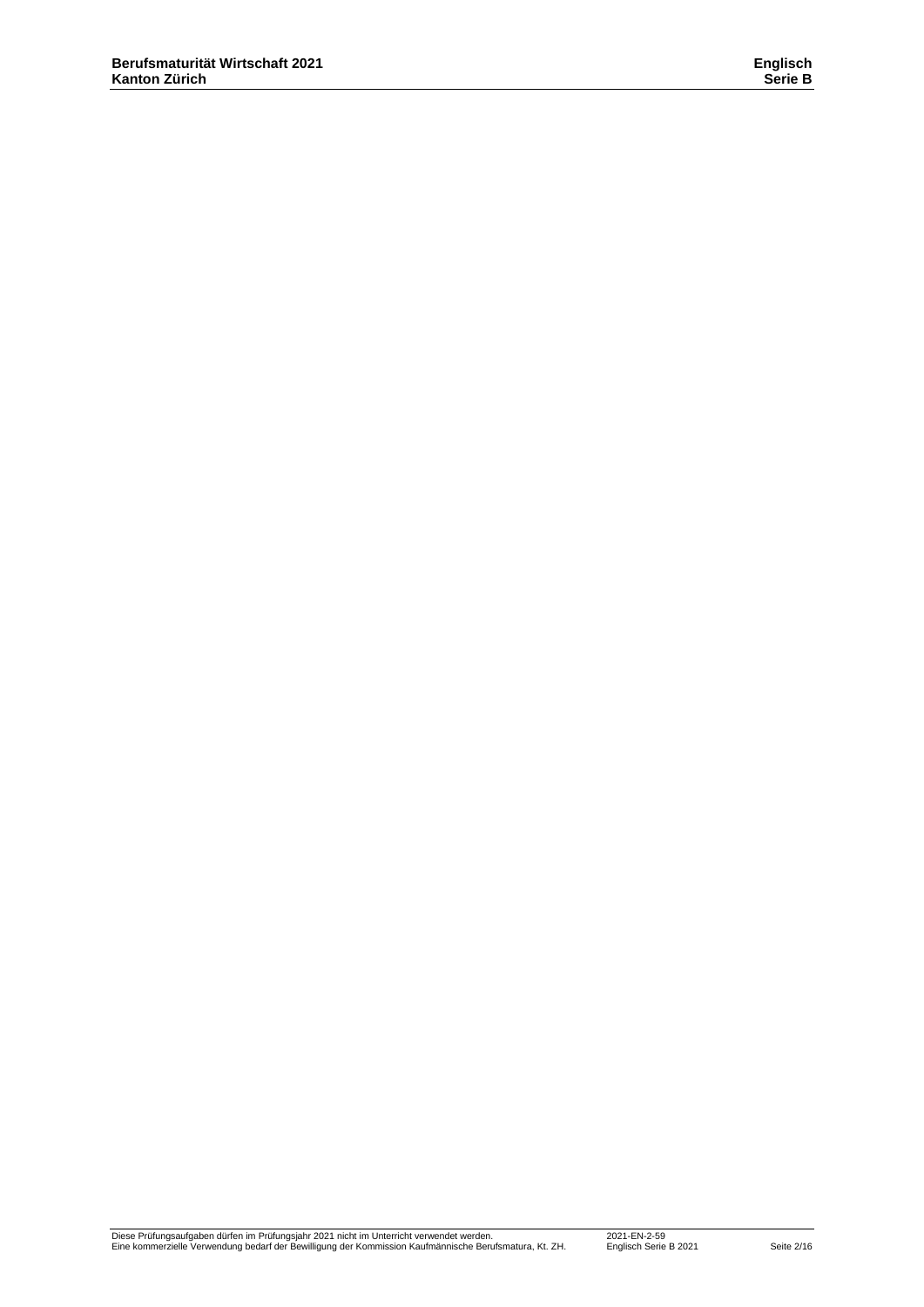#### **A. LISTENING COMPREHENSION**

**TASK 1 10 POINTS**

### **RADIO PRESENTER – DJ**

*In the first part of the test you will hear a talk given by Graham Garland, a radio music presenter, or DJ, to a group of students.*

*As you listen, fill in the gaps 1-10 in the notes below with one to three words.*

Graham's best subjects at school were (1) example and technology.

In his spare time he worked for an (2) The last spare time he worked for an (2) and the spare radio station.

The hospital radio work was a (3) **the hospital radio work was a (3)** bosition but he really enjoyed it.

When Graham first tried to get a job as a professional radio presenter, he sent out lots of

**(4)** letters and \_\_\_\_\_\_\_\_\_\_\_\_\_\_\_\_\_\_\_ of himself.

In the end, one radio station offered Graham some work on one of their

**(5)** \_\_\_\_\_\_\_\_\_\_\_\_\_\_\_\_\_\_\_\_\_\_\_ programmes.

Graham's own regular show is broadcast in the **(6)** \_\_\_\_\_\_\_\_\_\_\_\_\_\_\_\_\_\_\_\_\_\_\_.

Graham can only go for lunch when he and his (7) Graham can only go for lunch when he and his (7)

his boss, have agreed on the running order of the content of his show.

Especially when he will be doing (8) **Example 20** Graham needs to practise his timing.

One thing all radio presenters must (9) **Example 20** are long silences or

pauses.

Graham is normally able to leave work no later than  $(10)$  \_\_\_\_\_\_\_\_\_\_\_\_\_\_\_\_\_\_\_\_\_\_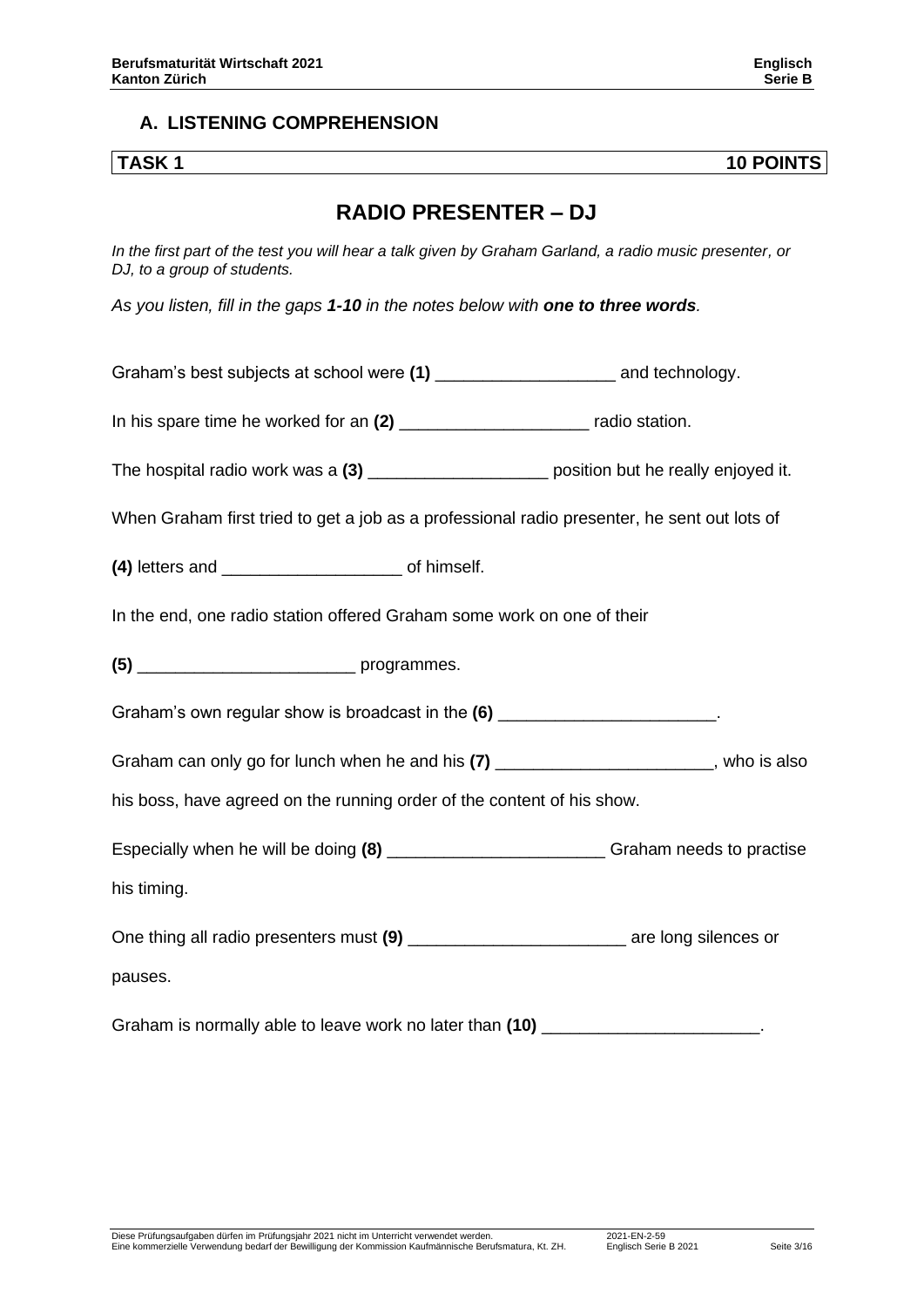### **TASK 2 16 POINTS**

### **STUTTERING**

*In the second part of the test you will hear an interview with a woman who has recently co-founded an organisation offering help to people who stutter.*

*For questions 1-8, mark the best answer, A, B, or C.* 

| 1. | How does the interviewer feel about the name of the new organization? |  |
|----|-----------------------------------------------------------------------|--|
| A  | He is fascinated by it.                                               |  |
| B  | He thinks it's confusing.                                             |  |
| C  | He thinks it's perfect.                                               |  |
|    |                                                                       |  |
| 2. | How does Belinda feel about being interviewed live on the radio?      |  |
| A  | grateful                                                              |  |
| в  | nervous                                                               |  |
| С  | proud                                                                 |  |
|    |                                                                       |  |
| 3. | How was Belinda often treated at school?                              |  |
| A  | The teachers asked her difficult questions.                           |  |
| В  | The teachers ignored her.                                             |  |
| С  | Her friends refused to play with her.                                 |  |
|    |                                                                       |  |
| 4. | How did Callum try to stop himself stuttering?                        |  |
| A  | By speaking very quickly.                                             |  |
| В  | By copying his mother.                                                |  |
| C  | By going to a speech therapist.                                       |  |
|    |                                                                       |  |
| 5. | The speech therapy course at the county hospital was                  |  |
| A  | like a holiday.                                                       |  |
| В  | too far away.                                                         |  |
| С  | a challenge.                                                          |  |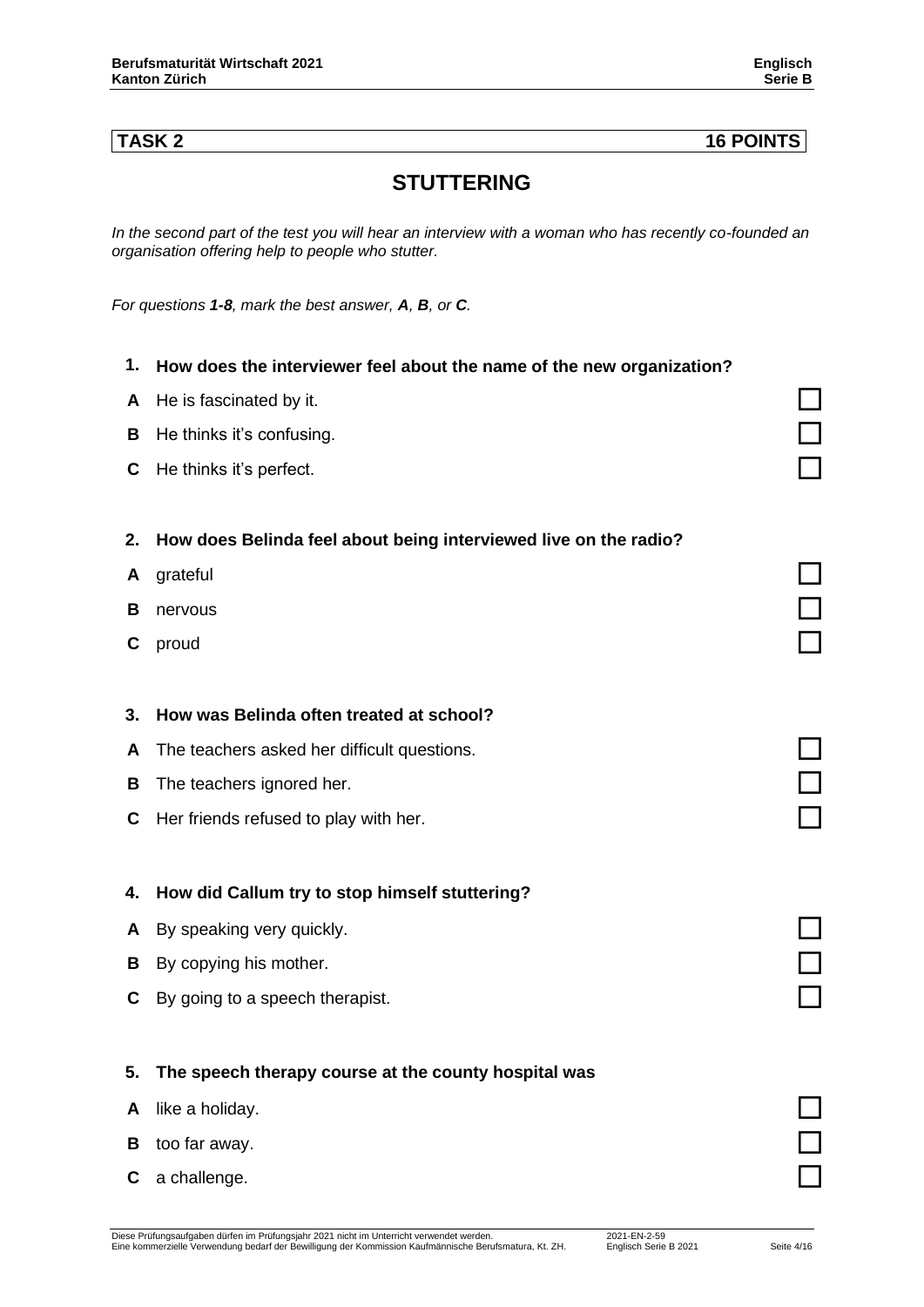| 6. | The hospital speech therapists insisted on the parents attending the course |  |
|----|-----------------------------------------------------------------------------|--|
| A  | because stuttering is an inherited genetic defect.                          |  |
| B  | because Callum found family life difficult.                                 |  |
| C  | because stuttering can be linked to family behaviour.                       |  |
|    |                                                                             |  |
| 7. | What did Callum's parents learn from the course?                            |  |
| A  | They had to just accept their son's stutter.                                |  |
| В  | They had to change the way they communicated as a family.                   |  |
| C  | They had to encourage Callum to speak more slowly.                          |  |
|    |                                                                             |  |
| 8. | Why does Belinda mention the film 'The King's Speech'?                      |  |
| A  | Because it shows how damaging a stutter can be.                             |  |
| B  | Because it portrays the ups and downs of a stutterer so well.               |  |
| C. | Because it shows how difficult it is to cure a stutter.                     |  |
|    |                                                                             |  |

**TASK 3 14 POINTS**

### **CALL CENTRE CHANGES**

*In the third part of the test you will hear a manager and her team discussing changes to their call centre's opening hours.*

*For questions 1-5, decide whether the statements are true or false. Correct the false ones, using up to five key words.* 

|              |                                                                                     | T/F | <b>Correction</b> |
|--------------|-------------------------------------------------------------------------------------|-----|-------------------|
|              | The helplines of their competitors are all open<br>until 7.30 pm.                   |     |                   |
| $\mathbf{2}$ | The manager is concerned about the financing<br>of the change to the opening hours. |     |                   |
| 3            | The manager proposes a trial period of four<br>months.                              |     |                   |
| 4            | Tanya has a strategy for recruiting suitable<br>new staff.                          |     |                   |
| 5            | The manager is unsure about the launch date.                                        |     |                   |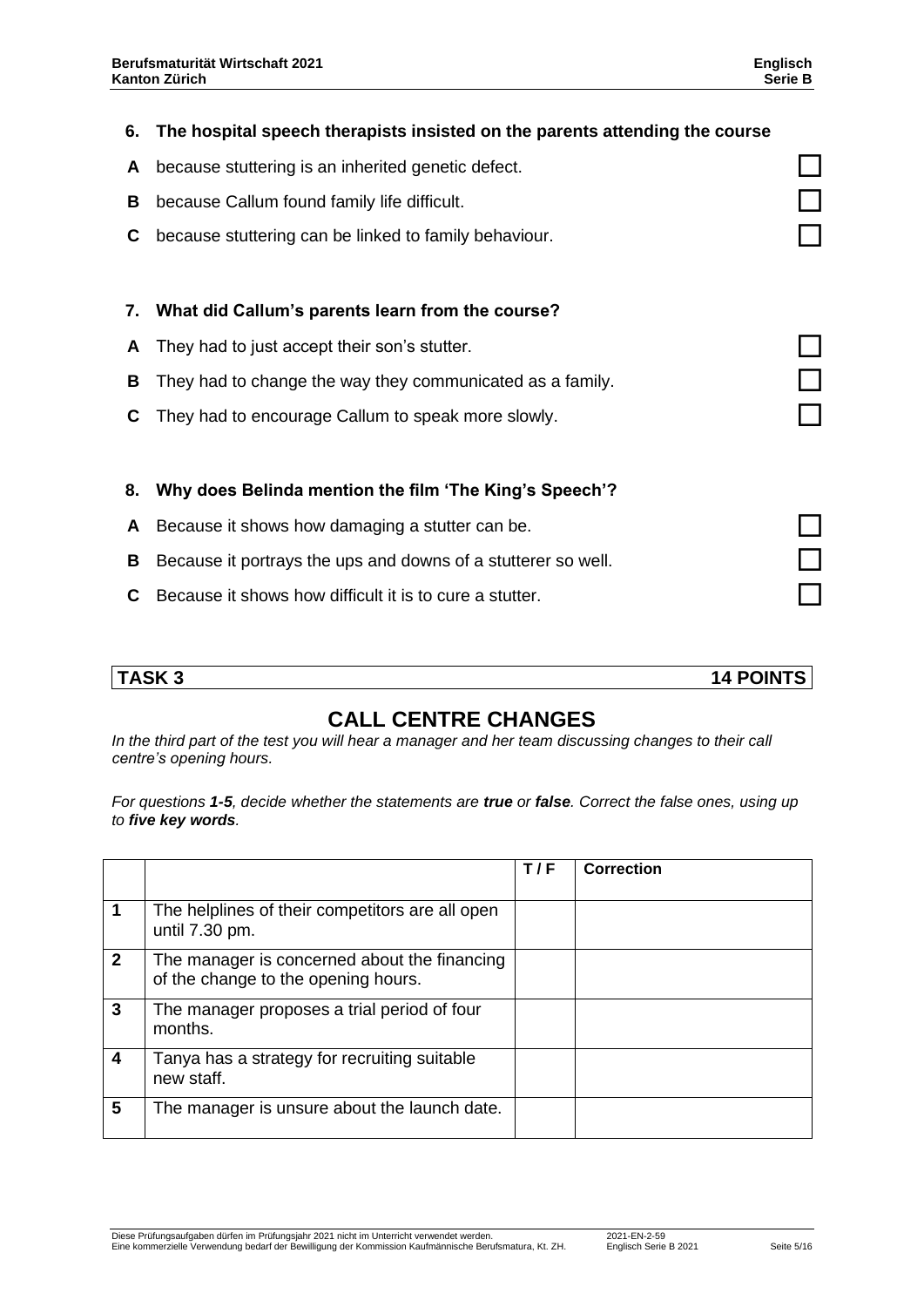#### **B. READING COMPREHENSION**

**TASK 1 14 POINTS**

#### *You are going to read about job interviews.*

#### *Which person (A – D) says their job involves*

| training high-level staff in their area of work?          | $\mathbf{1}$            |
|-----------------------------------------------------------|-------------------------|
| listening to disagreements?                               | $\mathbf{2}$            |
| taking measures to protect public safety?                 | 3                       |
| accepting certain financial limitations?                  | $\overline{\mathbf{4}}$ |
| balancing supply and demand?                              | $5\phantom{1}$          |
| introducing problems that require solutions?              | 6                       |
| organising trips designed to increase people's awareness? | $\overline{7}$          |
| doing considerable background research?                   | 8                       |
| constant updating of their own materials?                 | 9                       |
| working with a team of colleagues?                        | 10                      |
| encouraging visitor participation?                        | 11                      |
| corresponding with the public?                            | 12                      |
| producing advertising literature?                         | 13                      |
| working in an area that has personal meaning for them?    | 14                      |

| 1                       |  |
|-------------------------|--|
| $\mathbf 2$             |  |
| 3                       |  |
| 4                       |  |
| $\overline{5}$          |  |
| $\overline{\bf{6}}$     |  |
| $\overline{\mathbf{7}}$ |  |
| $\overline{\mathbf{8}}$ |  |
| 9                       |  |
| $\overline{10}$         |  |
| 11                      |  |
| $\overline{12}$         |  |
| $\overline{13}$         |  |
| 14                      |  |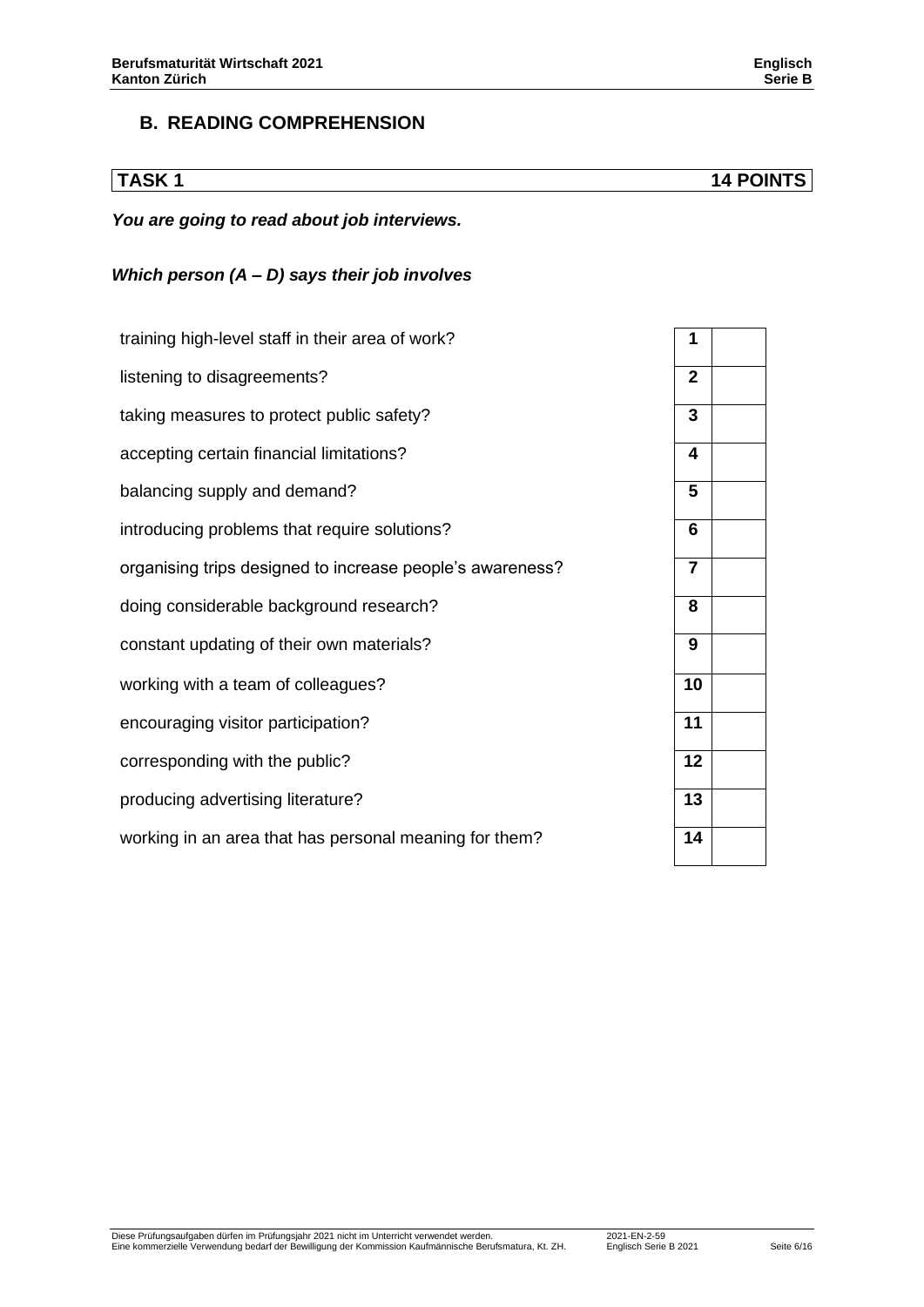*You are going to read about four people talking about their jobs. For questions 1-14, choose from the people (A-D). The people may be chosen more than once.*

#### **A. Sarah – Exhibition Programmes Organiser, Technorama**

I am responsible for putting temporary exhibitions together. This includes planning and designing the exhibition and promoting it. I have to read up in depth on the subject of the exhibition beforehand and then talk to important people in the area so that I can establish the main themes and aims of the exhibition, and plan what objects and pictures should be displayed. I have to make sure the public can understand the thinking behind the exhibition, which means planning interactive displays, workshops and theatre. I also have to bring in engineers and electricians to make sure the final display is not dangerous to visitors. Before the exhibition opens, I help design and write the brochures and leaflets that we will use to tell people about it.

#### **B. Katarina – Teacher of Taxi Drivers, Zurich**

The first thing I do when I get here at 7:30 a.m. is check the accounts. Then I see what new maps and documents need to be produced in order to learn the 'runs' or routes necessary to pass the Zurich taxi-driver test. By midday, about 50 students are at school, working out how to make the journeys. They work out the most direct route, using the correct one-way streets, and right- and left-hand turns. I get involved when there's a difference of opinion – like whether you can do a right turn at a particular junction. When they are close to the test, I will give them a simple route and no matter what way they say they will go, I will tell them they have to use another route because the road is closed. The next students will have to find a third route and again I will come up with a reason why they cannot go that way. It is just to make them think.

#### **C. Janet – Marine Conservationist on Lake Constance**

I live on the shores of the lake and work from home. My work involves responding to telephone enquiries, producing educational resources and setting up training courses. Occasionally, I go into our main office but generally I am on the lake shore. I also work with schools and study centres and run courses for lake shore managers and those involved in making decisions about the fate of this lake. I do things like take them out on the lake in a boat in an attempt to make them think about the life beneath them. This often changes their views as it is very different from making decisions using their computer screen. I am extremely lucky because conservation is my hobby, so the job has many highs for me. The downside of the job is that I work for a charity, so there is a constant need for more money. This means I am always looking for more resources and I am not able to achieve everything I want.

#### **D. Stefan – Map and Atlas Publisher, Switzerland**

My work is pretty varied. I have to make sure that the publishing programme matches market requirements and ensure that we keep stocks of 300 or so of the books that we publish. We have very high standards of information and content. We receive many letters from readers on issues such as the representation of international boundaries and these in particular require a careful response. I discuss future projects and current sales with co-publishers. I work as part of an enthusiastic group which makes the job that much more enjoyable. The negative side, as with many jobs, is that there is far too much administration to deal with, which leaves less time to work on the more interesting tasks such as product development and design.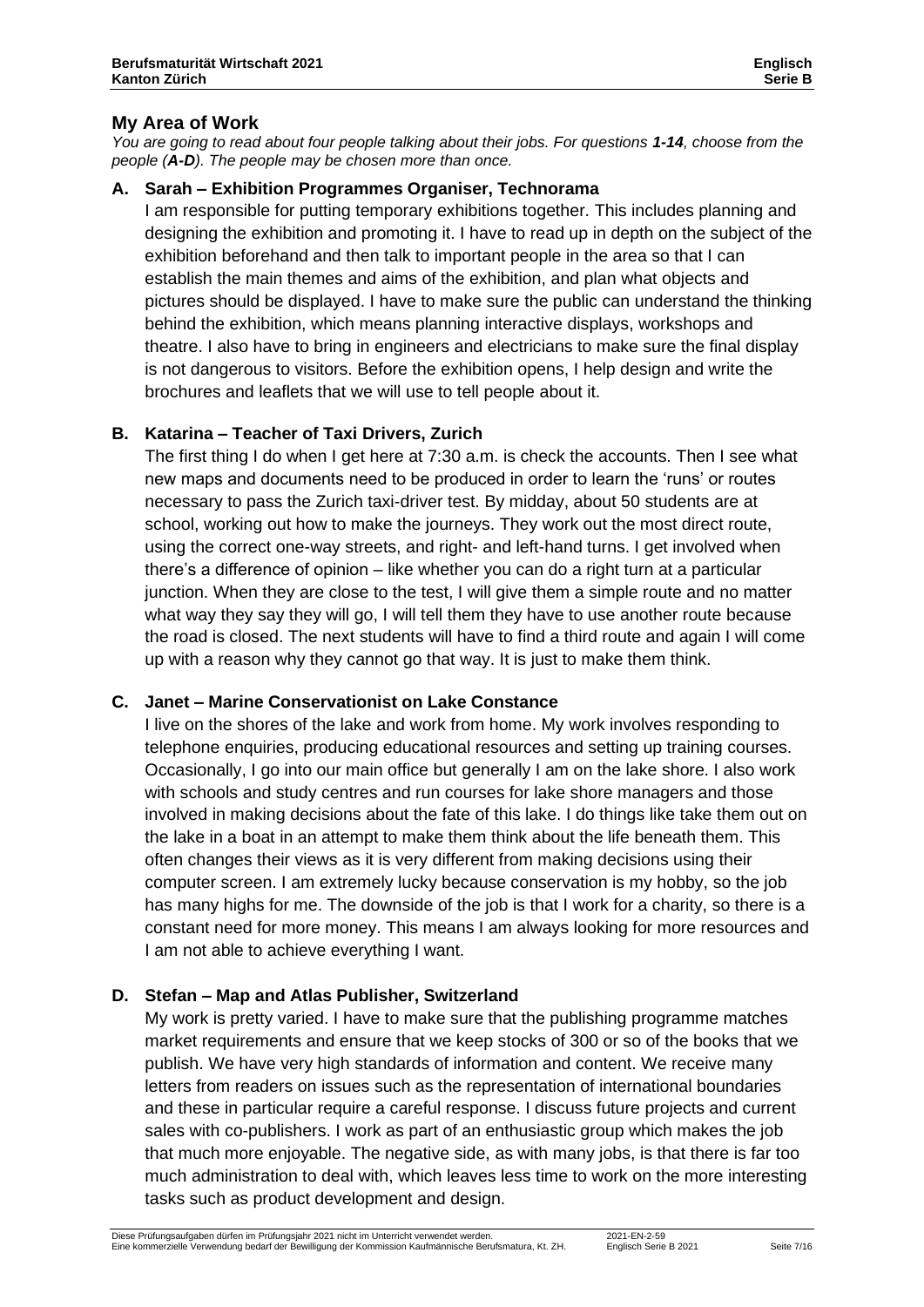**TASK 2 16 POINTS** *You are going to read an extract from a short story 'A Patchwork Planet' by Anne Tyler. For questions*

*15-22, choose from the options A, B, or C the answer that you think expresses best what the text says.*

On the very last day of a bad old year, I was leaning against a pillar in the Baltimore railroad station, waiting to catch the 10:10 a.m. to Philadelphia. There were a lot more people waiting than I had expected. That airy, light, clean, varnished feeling I generally got in Penn Station had been crowded out. Elderly couples with matching luggage stuffed the 5 benches, and swarms of college kids littered the floor with their duffel bags.

- A grey-haired guy was walking around speaking to different strangers one by one. Welloff guy, you could tell: tan skin, nice turtleneck, soft, beige car coat. He went up to a woman sitting alone and asked her a question. Then he came over to a girl in a miniskirt standing near me. She had long blond hair, and I had been thinking I wouldn't mind talking to her
- 10 myself. The man said, "Would you by any chance be traveling to Philadelphia?" "Well, northbound, yes," she said.
	- "But to Philadelphia?"

"No, New York, but I'll be …"

"Thanks anyway," he said, and he moved toward the next bench.

- 15 Now he had my full attention. "Ma'am," I heard him ask an old lady, "are you traveling to Philadelphia?" When the woman told him, "Wilmington," he didn't say a thing; just plunged on down the row to one of the matched-luggage couples. I straightened up from my pillar and drifted closer, looking toward Gate E as if I had my mind on my train.
- Well, I was going to Philadelphia. He could have asked me. I understood why he didn't, 20 of course. No doubt I struck him as unreliable. Instead he just flicked his eyes at me and then swerved off toward the bench at the end of the room. By now he was looking seriously stressed. "Please!" he said to a woman reading a book. "Tell me you're going to Philadelphia!"

She lowered her book. She was thirtyish, maybe thirty-five, older than I was, anyhow. A 25 school-teacher sort. "Philadelphia?" she said. "Why, yes, I am."

"Then could I ask you a favour?"

I stopped several feet away and frowned down at my left wrist. (Never mind that I don't own a watch.) Even without looking, I could sense how **she went on guard**. The man must have sensed it too, because he said, "Nothing too difficult, I promise!"

- 30 They were announcing my train now. People started moving toward Gate E, the older couples hauling their wheeled bags behind them like big pets on leashes. Next, I heard the man talking. "My daughter's flying out this afternoon for a junior semester abroad," he was saying. "Leaving from Philadelphia; the airline offers a bargain rate if you leave from Philadelphia. So I put her on a train this morning, stopped for groceries afterward, and came
- 35 home to find my wife in a state. It seems our daughter had forgotten her passport. She'd telephoned from the station in Philly; didn't know what to do next." The woman clucked sympathetically. I'd have kept quiet myself. Waited to find out

where the guy was heading with **this**.

"So I told her she should stay put. Stay right there in the station, I said, and I would get 40 somebody here to carry up her passport."

- A likely story! Why didn't he go himself, if this was such an emergency? "Why don't you go yourself?" the woman asked him. "I can't leave my wife alone that long. She's in a wheelchair: Parkinson's." This seemed like a pretty flimsy excuse, if you want my honest opinion. Also, it exceeded the 45 amount of bad luck that one family could expect. I let my eyes wander toward the two of
- them. The man was holding a packet. He must have pulled it from his car coat: not a manila envelope, which would have been the logical choice, but one of those padded mailers the size of a paperback book. Aha! Padded! So you couldn't feel the contents! And from where I stood, it looked to be stapled shut besides. Watch yourself, lady, I said silently.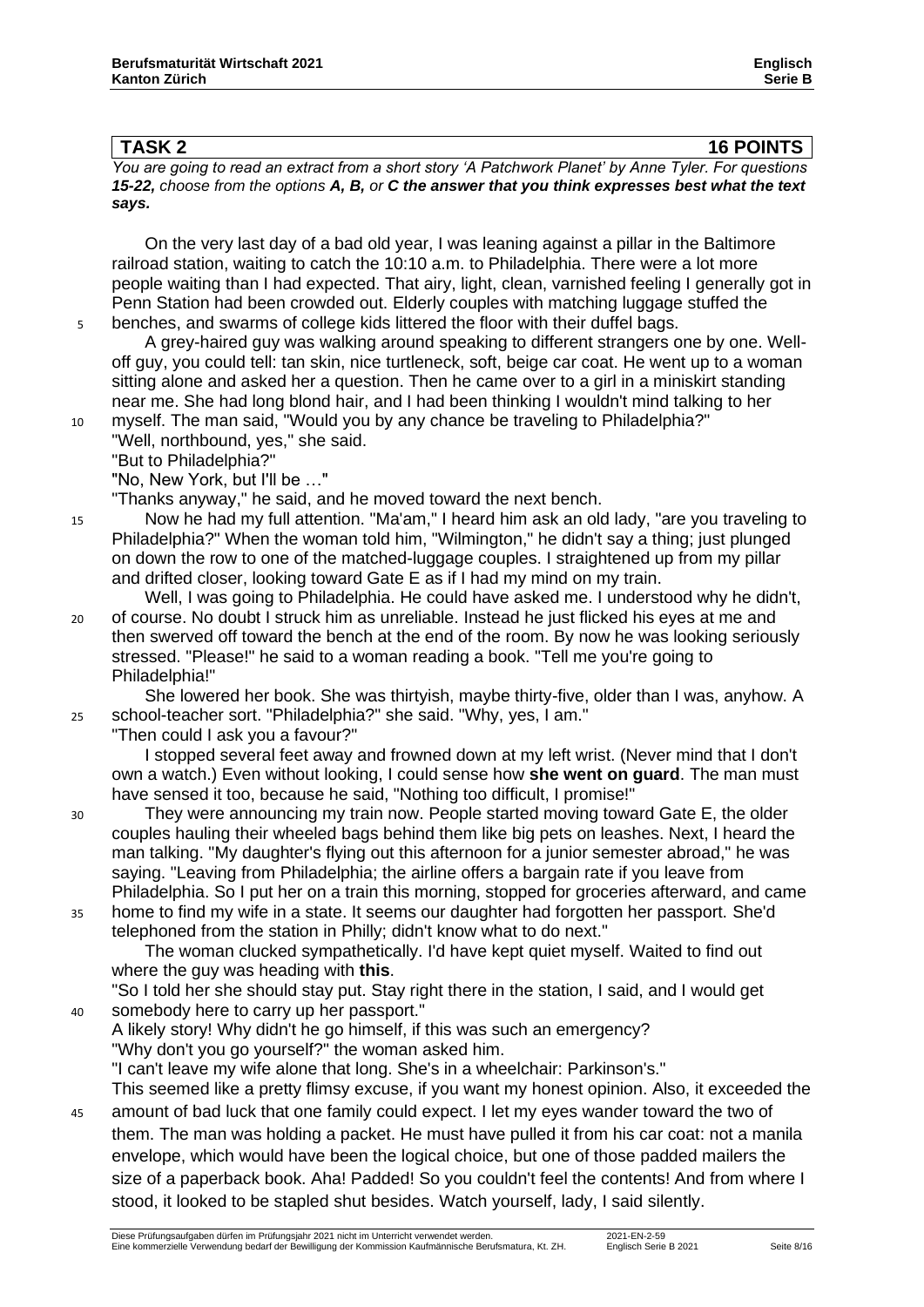| 15 |                        | What was the narrator's impression of the station that morning?                                                                                         | 15 |  |
|----|------------------------|---------------------------------------------------------------------------------------------------------------------------------------------------------|----|--|
|    | A<br>B<br>$\mathsf{C}$ | People were making too much noise.<br>There was a lot of rubbish on the ground.<br>It was unusually busy.                                               |    |  |
| 16 |                        | The narrator shows an interest in the grey-haired stranger because                                                                                      | 16 |  |
|    | A<br>B<br>$\mathsf{C}$ | He was impressed by the stranger's skill with people.<br>He was jealous of the stranger's appearance.<br>He was fascinated by the stranger's questions. |    |  |
| 17 |                        | What does the writer mean by 'she went on guard' in line 28?                                                                                            | 17 |  |
|    | A<br>B<br>$\mathsf{C}$ | The woman was ready to call the police.<br>The woman was cautious in her response.<br>The woman was surprised by the man's attitude.                    |    |  |
| 18 |                        | According to the stranger, how was his wife feeling when he got home?                                                                                   | 18 |  |
|    | A<br>B<br>$\mathsf{C}$ | upset about their daughter's situation<br>relieved to see him<br>annoyed by their daughter's phone call                                                 |    |  |
| 19 |                        | What does 'this' refer to in line 38?                                                                                                                   | 19 |  |
|    | A<br>B<br>C            | the story<br>the passport<br>the telephone call                                                                                                         |    |  |
| 20 |                        | When the narrator had heard the stranger's explanation, he felt                                                                                         | 20 |  |
|    | A<br>B<br>C            | confused by the story the stranger told.<br>doubtful about the combination of events.<br>sympathetic towards the stranger's daughter.                   |    |  |
| 21 |                        | When the narrator sees the packet, he thinks that the woman should                                                                                      | 21 |  |
|    | A                      | ask to check the contents.                                                                                                                              |    |  |

- B proceed carefully.
- C remain on the platform.

**22** What do we learn about the narrator's character from reading this extract? **22**

- A He enjoys talking to strangers.
- B He interferes in the affairs of others.
- C He has a strong sense of curiosity.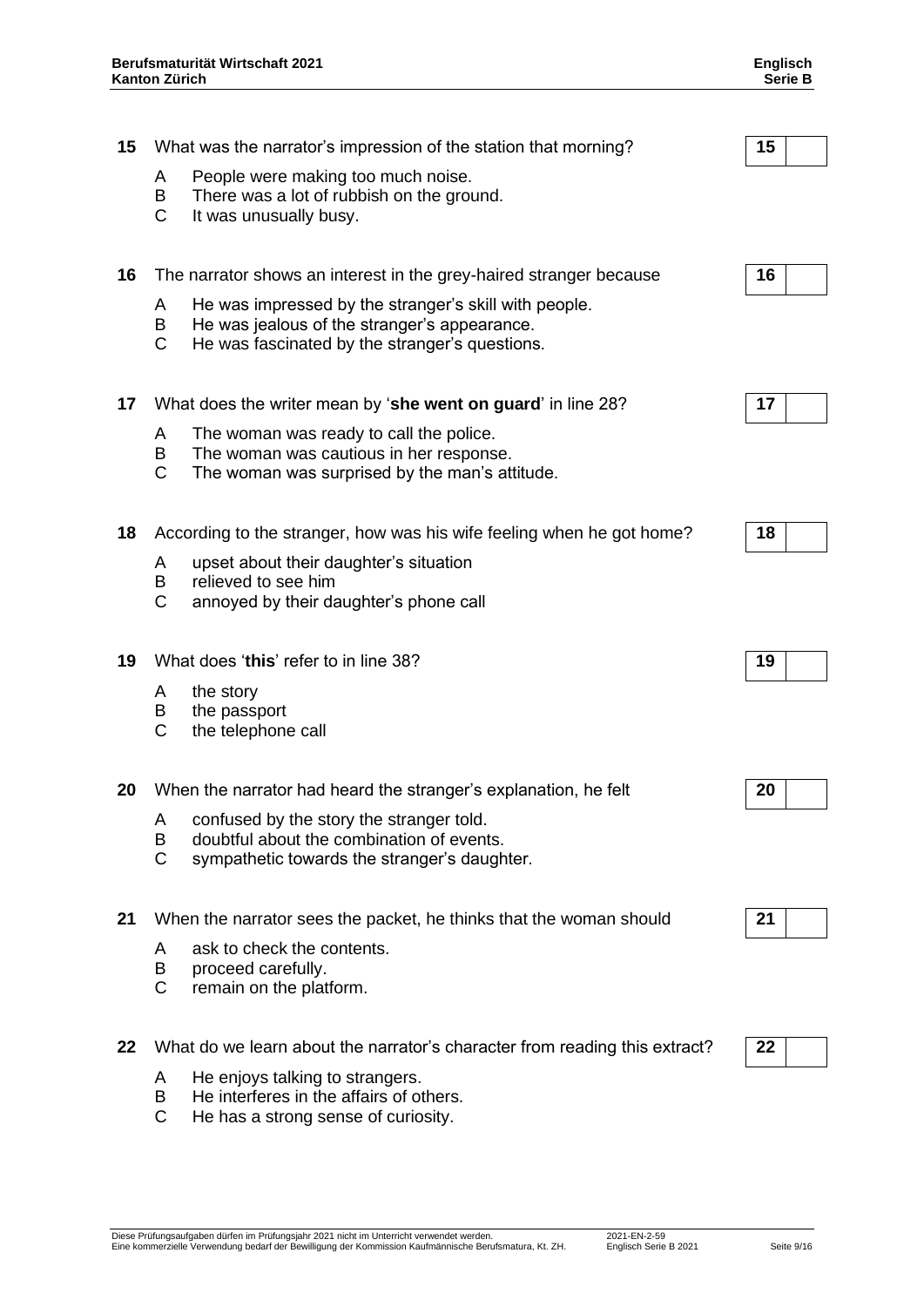#### **C. GRAMMAR**

### **TASK 1 10 POINTS**

**TENSES:** *Read the text carefully and conjugate the verb in brackets in the most appropriate tense. Write your verb forms in the grid below.*

#### **TEXT ADAPTED FROM** *THE COLLECTOR* **(BY JOHN FOWLES)**

[A letter written by the protagonist (who is held captive by a crazy person) to her sister Minny. The letter explains what the protagonist is going through.]

Dear Minny,

I **(1) (be)** here over a week now, and I miss you very much as well as the fresh air and the fresh faces of all those people I **(2) (hate)** on the Tube (= London underground railway) when I was free. The thing I miss most though is fresh light because in artificial light all lines seem to lie, which again makes me long for darkness.

I **(3) (not tell)** you yet how I **(4) (try)** to escape last week. I **(5) (plan)** it for quite some time; I pretended something was wrong with the bed before I **(6) (run)** towards the door. But I couldn't get the door shut to lock him in and he **(7) (catch)** me in the other cellar. I could see daylight through a keyhole.

This has raised my awareness that he **(8) (think / always)** of everything. Yet, the attempt to break free has been worth it. A tiny bit of light in seven days. Even though he must have foreseen that I would try to get out and lock him in, I haven't given up hope yet; I **(9) (try)** again. Hopefully, my next letter **(10) (send)** from the outside, in full daylight.

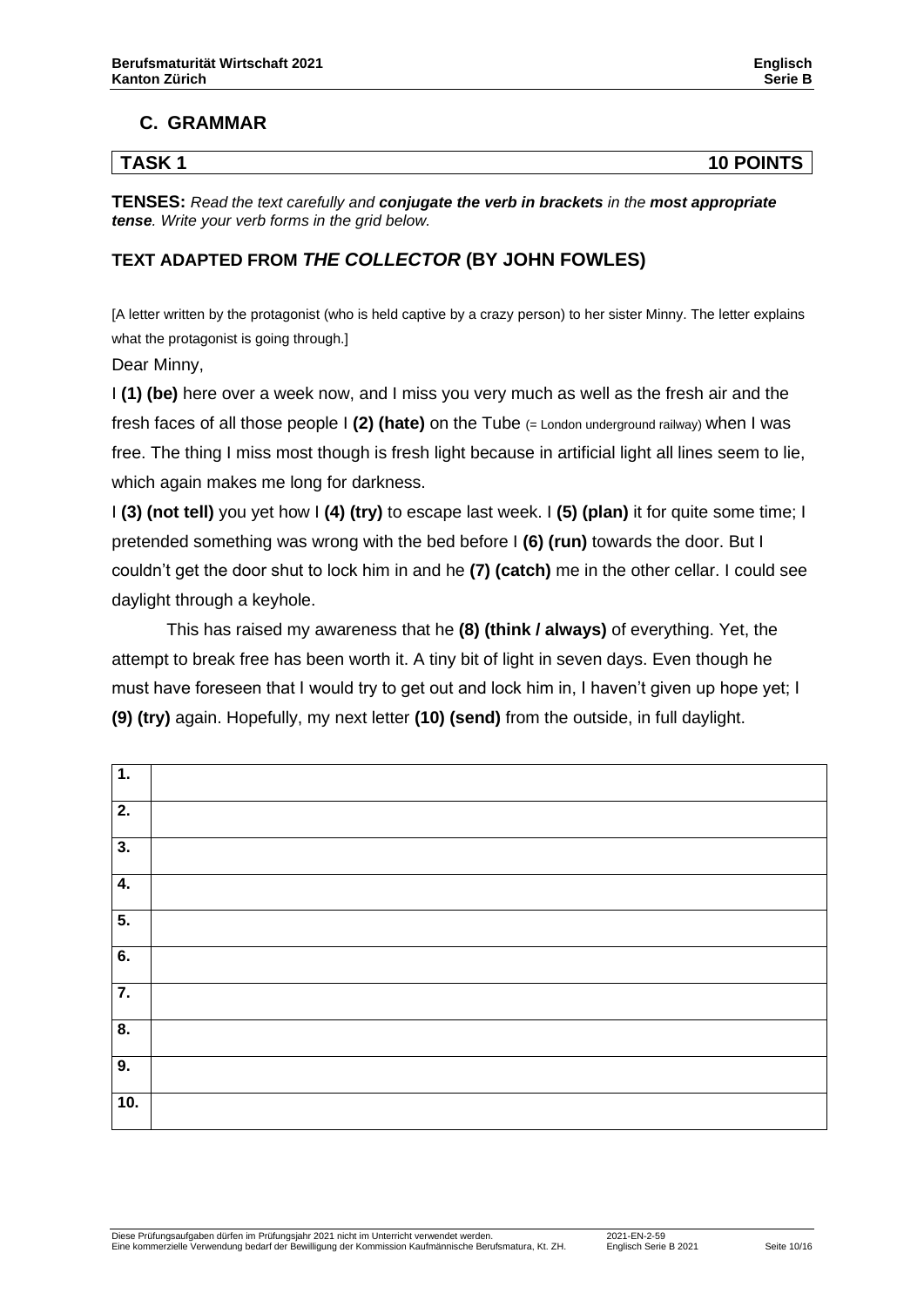## **TASK 2 12 POINTS**

*For questions 1-12, complete the second sentence so that it has a similar meaning to the first sentence. You must use the word given in bold print. Do not change this word. Your answer must consist of two to five words, including the word given.*

| 1) | Joe regularly sorts out other people's problems for them.                               |      |  |
|----|-----------------------------------------------------------------------------------------|------|--|
|    | <b>USED</b>                                                                             |      |  |
| 2) | 'Somebody has stolen my bike today,' Jenny reported.                                    |      |  |
|    | <b>HAD</b>                                                                              |      |  |
| 3) | Michael shut the door so that nobody would hear what he was saying.<br><b>PREVENT</b>   | what |  |
| 4) | he was saying.<br>Because Yanic spoke very quietly, nobody could hear him.<br><b>SO</b> |      |  |
|    |                                                                                         |      |  |
| 5) | 'I have a reason to be annoyed,' Ralph said.<br><b>FOR</b>                              |      |  |
| 6) | Agash only found out the truth because he heard the two of them talking.                |      |  |

#### **NOT**

Agash wouldn't have found out the truth the two of them talking.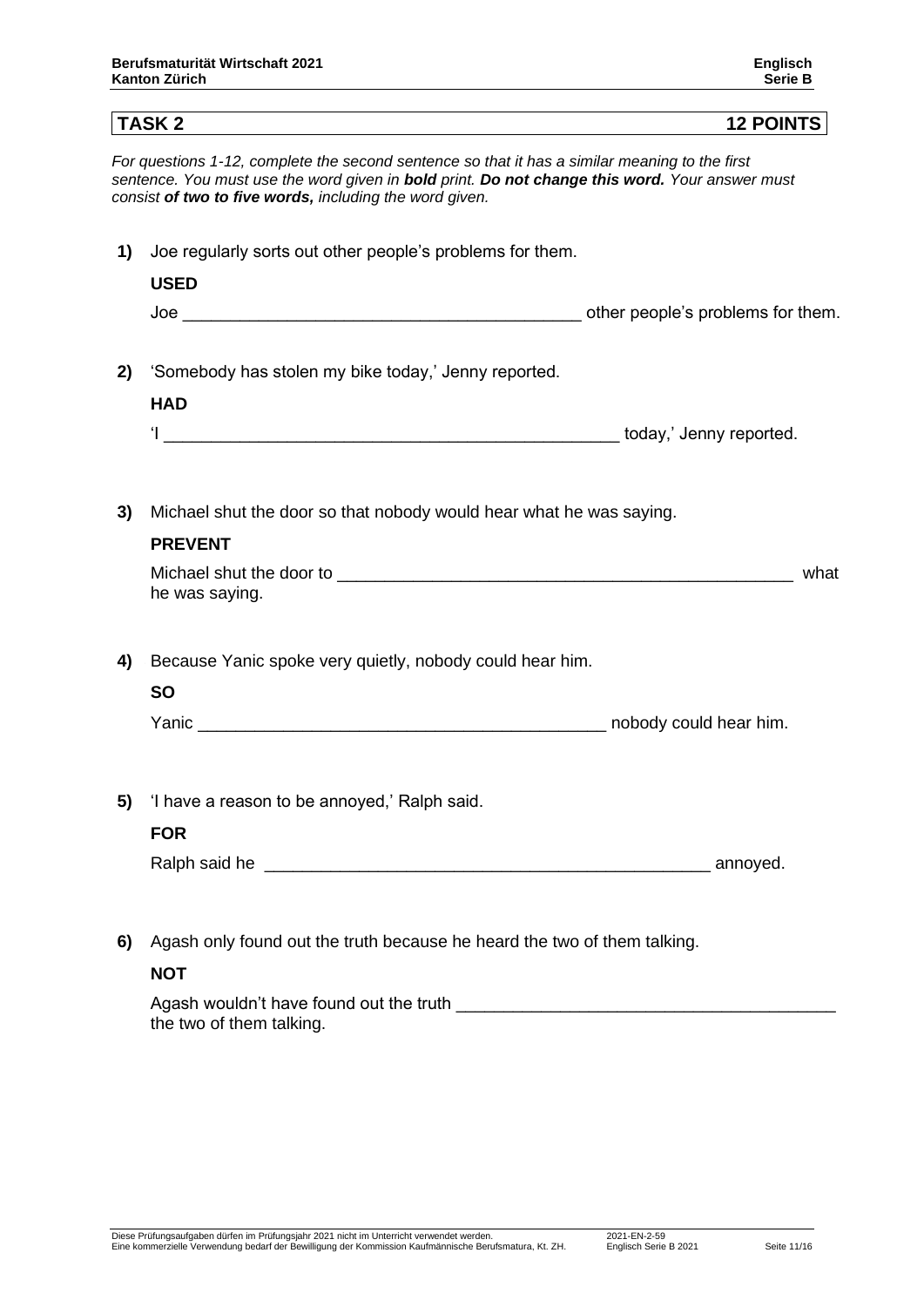| 7) | Even though she has little money, Emma enjoys life.<br><b>SPITE</b>                                                                                                                                                                                                                      |          |
|----|------------------------------------------------------------------------------------------------------------------------------------------------------------------------------------------------------------------------------------------------------------------------------------------|----------|
| 8) | Maybe I'll win, maybe I won't - it isn't important to me.<br><b>MIND</b>                                                                                                                                                                                                                 |          |
| 9) | The problem was impossible for the student to solve.<br><b>EFFORT</b>                                                                                                                                                                                                                    |          |
|    | 10) 'Can you hear us properly?' they asked me.<br>IF                                                                                                                                                                                                                                     |          |
|    | 11) My company sent me these documents.<br>BY                                                                                                                                                                                                                                            |          |
|    | 12) Fiona worked harder than necessary.<br><b>NEED</b><br>Fional contract the contract of the contract of the contract of the contract of the contract of the contract of the contract of the contract of the contract of the contract of the contract of the contract of the contract o | so hard. |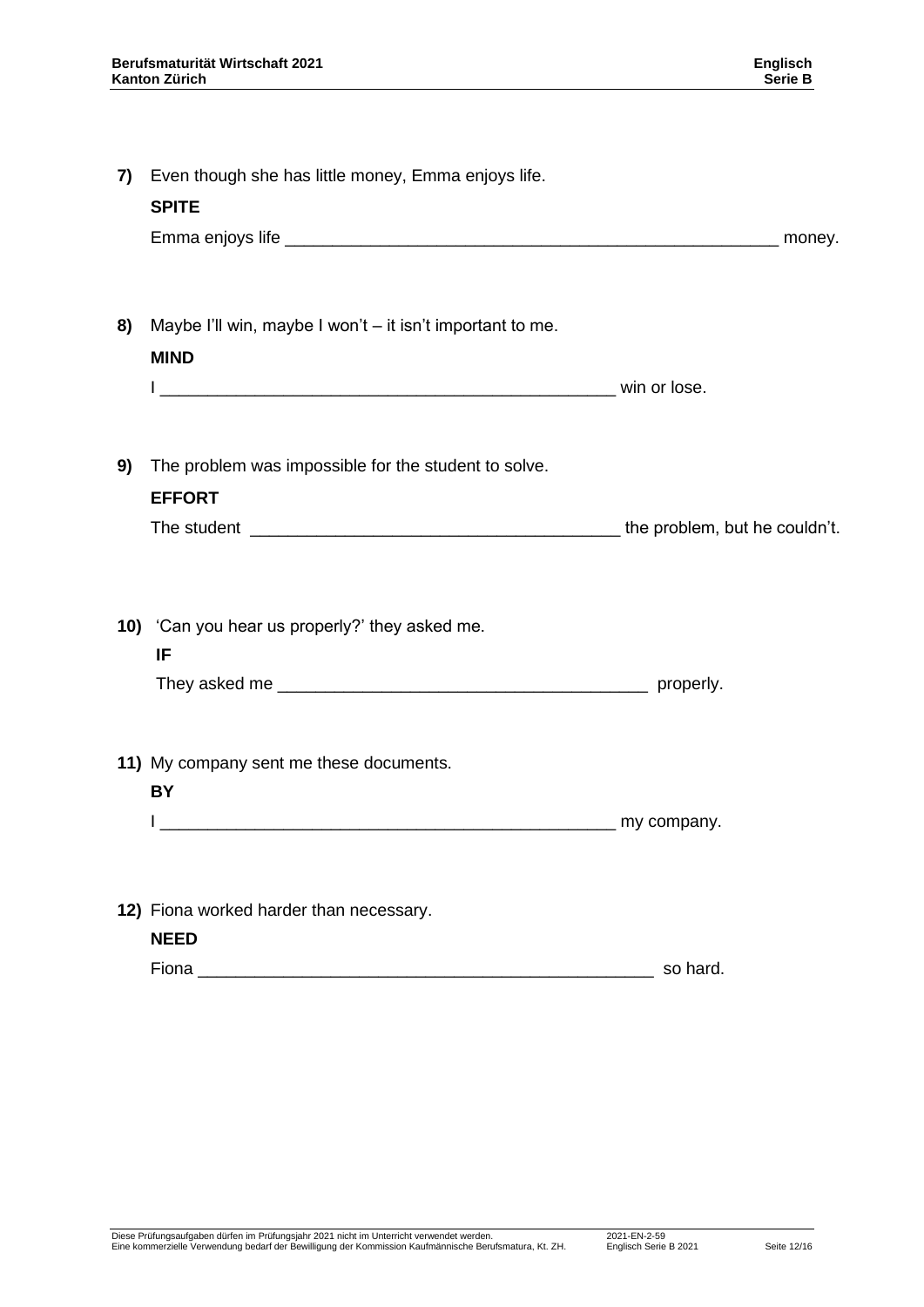#### **TASK 3 8 POINTS**

*Read the following text and use the word given in capitals at the end of each line to form a word that fits in the gap in the same line.* 

#### **ULURU NATIONAL PARK**

Uluru is, without a shadow of a doubt, one of the most

|                                                                           | <b>SYMBOL</b>  |
|---------------------------------------------------------------------------|----------------|
| indigenous Anangu people Uluru is sacred. Instead of climbing it          |                |
| and thus showing that you are (2) _________________________ to their      | <b>RESPECT</b> |
| beliefs, (3) _____________________________ are given a range of available | <b>VISIT</b>   |
| (4) __________________________ to make the most out of their stay in      | <b>CHOOSE</b>  |
| the area. First and foremost, it is the rock itself you might want to     |                |
| take a picture of. Even better, if you get a glimpse of its surface       |                |
| (5) ____________________________ changing colour - black, brown, red      | <b>APPEAR</b>  |
| or anything in between. These colours, which are reflected,               |                |
|                                                                           | <b>LARGE</b>   |
| weather conditions that are to be enjoyed. Of course, the best            |                |
| times to take some photos are either at dawn or dusk. In order to         |                |
| avoid the crowds at the special viewing areas, you could have a           |                |
| closer look at Uluru by walking around its base; the                      |                |
|                                                                           | <b>LONG</b>    |
| set out early in the morning or around dawn, you will not fail to         |                |
| experience how truly (8) __________________________________ Uluru is.     | <b>BELIEVE</b> |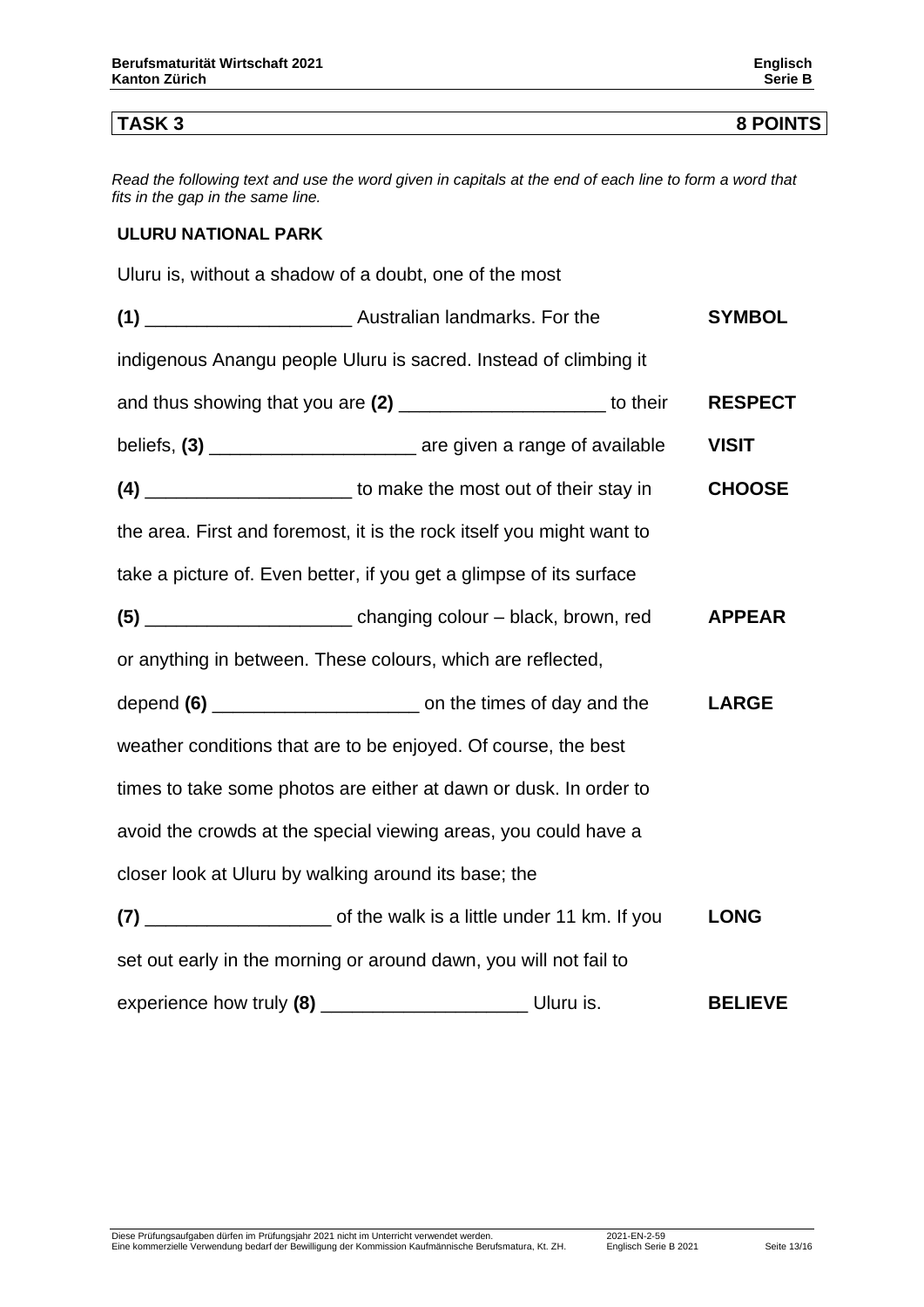#### **D. WRITING**

**WRITING 40 POINTS**

*Complete the following task in 180 – 220 words.*

#### **Task:**

You are doing practical training for the local tourist office in your area. The manager of the office has asked you to visit a tourist attraction in the area. Write a report on it describing the attraction, say what it has to offer to tourists and make a suggestion how it could attract even more visitors.

Write your **report** in an appropriate style.

#### **Examiner's comments (do not write anything in the table below)**

|                         | <b>CRITERIA (marked on a basis of 0 - 10 points)</b> | <b>POINTS</b>  |
|-------------------------|------------------------------------------------------|----------------|
|                         |                                                      |                |
| $\mathbf{1}$            | Content:                                             |                |
|                         |                                                      | 10             |
| $\overline{2}$          | Communicative achievement & cohesion:                |                |
|                         |                                                      | ′ 10           |
| 3                       | Vocabulary (range, accuracy):                        |                |
|                         |                                                      | ′ 10           |
| $\overline{\mathbf{4}}$ | Grammar (range, accuracy):                           |                |
|                         |                                                      | $^{\prime}$ 10 |
| $1 - 4$                 | Total (max 40 points)                                | 40             |